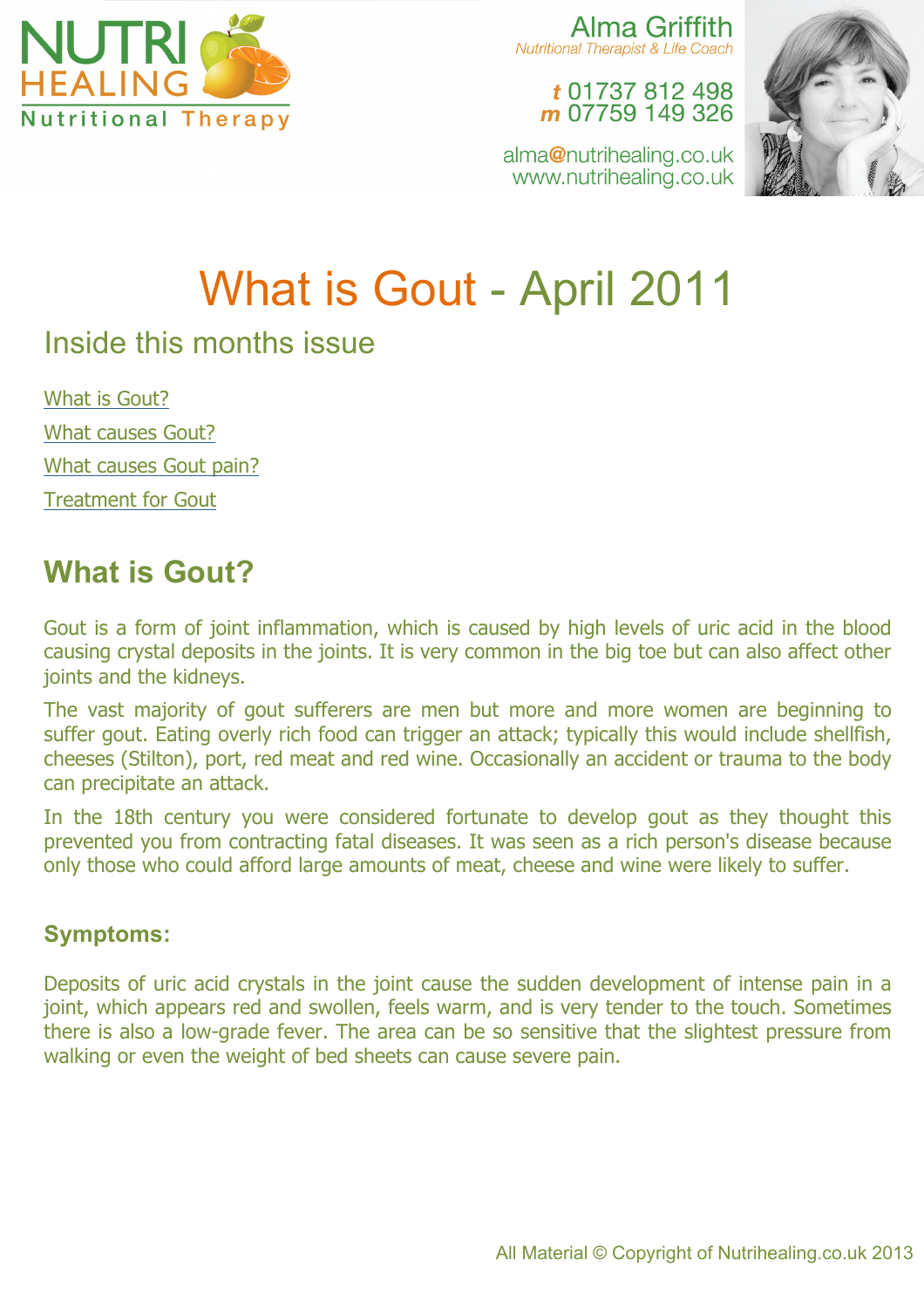## **What causes Gout?**

An excess of uric acid which is a chemical; this chemical is a natural part of the normal breaking down and building up of food and body tissues.

So excess is caused by:

- o An increase in production by the body
- o By under-elimination of uric acid by the kidneys
- o By increased intake of foods containing Purines, which are metabolized to uric acid in the body.

Purine is a product of protein breakdown that causes a high level of uric acid in the blood.

## **What Causes Gout Pain?**

The condition of raised blood uric acid is called hyperuricaemia. When this is present the uric acid which is normally dissolved in the blood may, from time to time, form microscopic crystals in the joints leading to acute Gout attacks. Uric acid may also collect under the skin as tophi (chalk coloured nodules) or in the urinary tract as kidney stones.

## **Treatment for Gout**

Treatment is therefore aimed at controlling uric acid in the blood and involves weight loss where appropriate, reduction or elimination of alcohol intake, and avoiding foods which increase the production.

#### *Foods to avoid*

- o Foods that are high in purine include all meat, crab, herrings, anchovies, mackerel, sardines, roe, scallops, game, offal, stock cubes, and meat extracts.
- o Vegetables high in purine include asparagus, cauliflower, spinach, and mushrooms.
- o Full fat cheeses especially Stilton and goat's cheeses.
- o Alcohol: Limiting alcohol intake, particularly beer, to one drink per day or less can reduce the number of attacks of gout.
- o Sugar: Refined sugars, including sucrose and fructose, should be restricted, because they raise uric acid levels: cakes, biscuits.
- o Yeast nutritional yeast and brewer's yeast: These foods can raise uric acid levels.